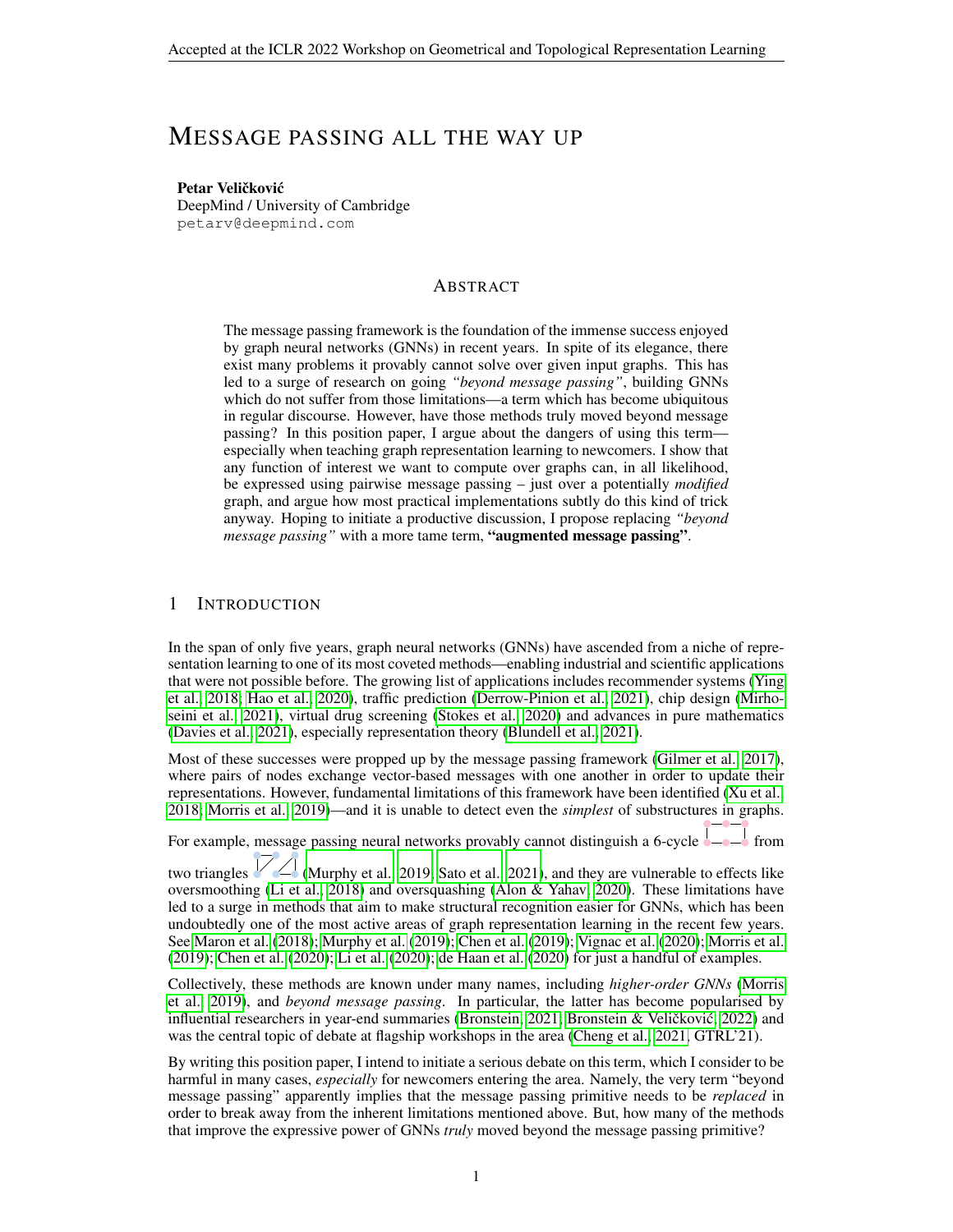I will make several arguments towards a negative answer. Firstly, in all likelihood, *any* function of interest we want to compute over a graph *can* be expressed using pairwise message passing—just over a potentially *modified* graph structure. Beyond, many powerful GNNs are efficiently implementable *exactly* using message passing. Even when a powerful GNN is easier or semantically clearer to implement with other primitives, interpreting it from the lens of message passing is possible, and can draw meaningful connections to research directions that are currently underappreciated.

To be clear, I am absolutely in favour of research of expressive GNNs. However, teaching all of it as going *"beyond message passing"* is, at best, imprecise and, at worst, harmful—as these methods often can, and often do, make efficient use of the message passing primitive.

Regarding the related *higher-order GNN* term, I find its use to implicitly bind us to the Weisfeiler-Lehman hierarchy [\(Morris et al., 2021\)](#page-7-6), which is not always a meaningful measure of expressive power—see [Loukas](#page-6-5)  $(2019; 2020)$  $(2019; 2020)$ ; [Corso et al.](#page-5-8)  $(2020)$ ; Barceló et al.  $(2020)$  for examples.

Taken all together, I propose that we coin a new term to describe recent progress in expressive GNNs: one that acknowledges the important role the message passing primitive will continue to play, while also realising we are surpassing its naïve application. I propose "**augmented message** passing", but am very much open to suggestions from the community.

# 2 MESSAGE PASSING

I will adopt the definition of message passing given by [Bronstein et al.](#page-5-9) [\(2021\)](#page-5-9). Let a graph be a tuple of *nodes* and *edges*,  $G = (V, E)$ , with one-hop neighbourhoods defined as  $\mathcal{N}_u = \{v \in V \mid (v, u) \in$  $\mathcal{E}$ . Further, a node feature matrix  $\mathbf{X} \in \mathbb{R}^{|\mathcal{V}|\times k}$  gives the features of node u as  $\mathbf{x}_u$ ; I omit edge- and graph-level features for clarity. A *message passing* GNN over this graph is then executed as:

$$
\mathbf{h}_u = \phi\left(\mathbf{x}_u, \bigoplus_{v \in \mathcal{N}_u} \psi(\mathbf{x}_u, \mathbf{x}_v)\right) \tag{1}
$$

where  $\psi: \mathbb{R}^k \times \mathbb{R}^k \to \mathbb{R}^l$  is a *message function*,  $\phi: \mathbb{R}^k \times \mathbb{R}^l \to \mathbb{R}^m$  is a *readout function*, and  $\bigoplus$  is a permutation-invariant *aggregation function* (such as  $\sum$  or max). Both  $\psi$  and  $\phi$  can be realised as MLPs, but many special cases exist, giving rise to, e.g., attentional GNNs (Veličković et al., [2017\)](#page-7-7).

Message passing is a primitive that is propped up on *pairwise communication*. This locality makes it scalable, but can also be its weakness; it is known that Equation 1 is incapable of recognising even simple substructures in graphs [\(Xu et al., 2018\)](#page-8-1), and provably cannot model some processes over collections of more than two nodes (Neuhäuser et al., 2021). Naturally, this spurred a plethora of research on improving upon Equation 1. I will unpack what that research actually did, and realise how it never truly escaped Equation 1, in terms of pairwise communication. The key is in allowing changes to the graph *structure* (e.g.  $V$  or  $\mathcal{N}_u$ ).



Simple example: *Master nodes* To illustrate what is meant by changes to the graph structure, I will first discuss a simple case: that of handling *graph-level features* (e.g. as in [Battaglia et al.](#page-4-3) [\(2018\)](#page-4-3)). This is useful either when graph-level context is given and should condition the computation, when shortening the graph's diameter through a bottleneck is desirable, or simply when tasks require graph-level decision-making.

The standard way in which such a feature is implemented [\(Gilmer et al., 2017\)](#page-6-1) is by incorporating  $a$  *master node*,  $\mu$ , connecting it with all other nodes, and then performing message passing as usual. Mathematically,  $\mathcal{V}' = \mathcal{V} \cup \overline{\{\mu\}}, \mathcal{N}'_u = \mathcal{N}_u \cup \{\mu\},$  and  $\mathcal{N}'_\mu = \mathcal{V}$ .

It is now possible to do global-conditioned computation, and any two nodes are no more than two hops apart. Did we need to go *beyond* message passing to do that? No—we augmented message passing to perform over a graph that has one extra node, and  $O(V)$  new edges. All the while, the message passing primitive itself is unchanged<sup>[1](#page-1-0)</sup>. Such conclusions will repeat as we go on.

<span id="page-1-0"></span><sup>&</sup>lt;sup>1</sup>It is worth noting that often, we need to tag the added nodes or edges ( $\mu$  in this case) with a special one-hot *flag* feature, which would give the message function  $\psi$  sufficient context to treat them separately.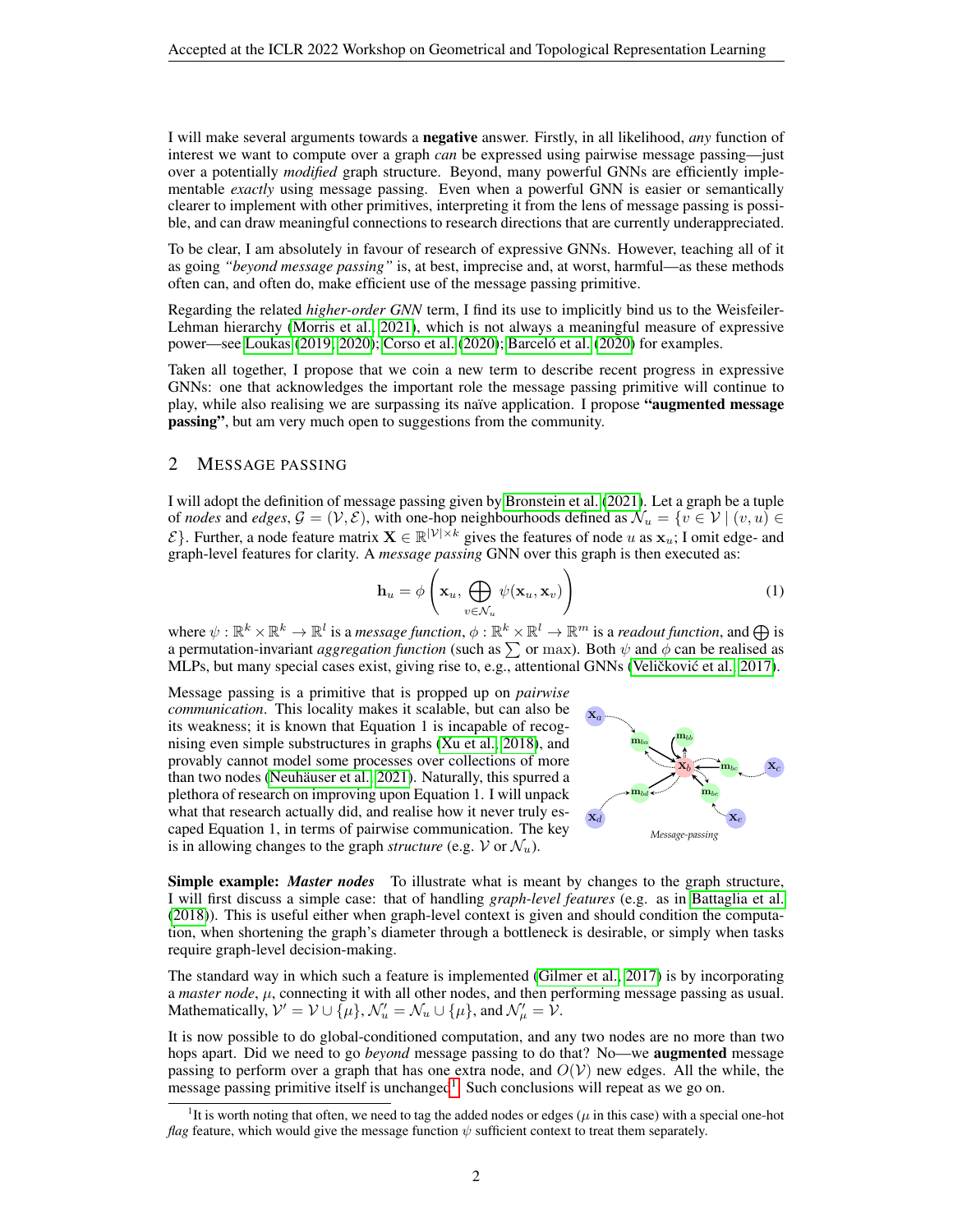# 3 AUGMENTED MESSAGE PASSING

Broadly, augmented message passing techniques can be categorised into *six* distinct types.

Feature augmentation Since GNNs are unable to solve certain simple tasks on graphs, a very broad class of methods seek to (partially) precompute answers to those tasks, and feed the results as additional inputs. For example, it is well-known that even incorporating simple *identifying* information such as a one-hot encoding [\(Murphy et al., 2019\)](#page-7-3) or a random feature [\(Sato et al., 2021\)](#page-7-4) can assist GNNs in detecting patterns such as cycles. These can be further generalised to methods that literally *count* subgraphs of interest [\(Bouritsas et al., 2020\)](#page-4-4), or provide the graph's Laplacian eigenvectors [\(Dwivedi & Bresson, 2020\)](#page-5-10) as input. In all of the above, once the features are computed, the GNN computations proceed as before—hence, trivially expressible using message passing.

Message passing modulation While adding additional features can and does boost expressive power, it is arguably *non-binding*: the model is not forced to use these features. Accordingly, the message function can be modulated to explicitly take into account these computations. One canonical example are directional graph networks [\(Beaini et al., 2021\)](#page-4-5), where Laplacian eigenvectors are used to define "flows" on a graph, which explicitly guide how various incoming messages are scaled. More recent proposals like LSPE [\(Dwivedi et al., 2021\)](#page-5-11) explicitly include a message passing mechanism over the computed positional features. In all cases, while the message function,  $\psi$ , is modified, the blueprint of Equation 1 remains, and this case is also trivially an instance of message passing.

**Graph rewiring** The previous categories did not require moving away from message passing over exactly the given graph—at most, constraints needed to be placed on  $\psi$ . However, as the input graph is often noisy, missing, or suboptimal for the task, many methods *modify* the edges of the input graph to compensate. Such *graph rewiring* methods leave V unchanged, but make direct changes to  $\mathcal{N}_u$ .

One common method in this space is to operate over a *fully connected graph*, i.e. setting  $\mathcal{N}_u = \mathcal{V}$ . This allows the model to rediscover the edges it needs, and has become quite popular in the context of *graph Transformers* [\(Ying et al., 2021;](#page-8-2) [Kreuzer et al., 2021;](#page-6-7) [Mialon et al., 2021\)](#page-7-9), which allows for building GNNs that are able to "win the hardware lottery" [\(Hooker, 2021\)](#page-6-8). Conveniently, the fully connected view also encompasses spectrally defined graph convolutions, such as the graph Fourier transform [\(Bruna et al., 2013\)](#page-5-12). Nontrivial changes to  $\mathcal{N}_u$ , such as multi-hop layers [\(Defferrard et al.,](#page-5-13) [2016\)](#page-5-13), rewiring based on diffusion [\(Klicpera et al., 2019\)](#page-6-9) or curvature [\(Topping et al., 2021\)](#page-7-10), and subsampling [\(Hamilton et al., 2017\)](#page-6-10) are also supported. Lastly, the methods which dynamically alter the adjacency in a learnable fashion [\(Kipf et al., 2018;](#page-6-11) [Wang et al., 2019;](#page-8-3) [Kazi et al., 2020;](#page-6-12) Veličković et al., [2020\)](#page-7-11) can also be classified under this umbrella. The underlying message function setup of Equation 1 is unchanged, hence these methods are still expressible using message passing.

Subgraph aggregation An extension of graph rewiring methods which has seen considerable interest lately concerns itself with learning graph representations by aggregating multiple *subgraphs* at once—while being mindful of repeated nodes across those subgraphs; see [Papp et al.](#page-7-12) [\(2021\)](#page-7-12); [Cotta et al.](#page-5-14) [\(2021\)](#page-5-14); [Zhao et al.](#page-8-4) [\(2021\)](#page-8-4); [Bevilacqua et al.](#page-4-6) [\(2021\)](#page-4-6). Such computations can be realised in the message passing framework by *replicating* the nodes for every subgraph of interest, and *connecting the copies* of every node together. Mathematically, if we are learning over K subgraphs, let  $\mathcal{V}' = \mathcal{V} \times \{1, 2, ..., K\}$  and, assuming that subgraph *i*'s edges define neighbourhoods  $\mathcal{N}_u^{(i)}$ , we can redefine neigbourhoods as follows:  $\mathcal{N}'_{u,i} = \{(v,i) \mid v \in \mathcal{N}_u^{(i)}\} \cup \{(u,j) \mid j \in \{1,2,\ldots,k\}\}.$ 

Substructure based methods As briefly mentioned, naturally-occurring phenomena are sometimes best described by interactions of *groups* of entities—e.g., the *functional groups* in a molecule can often strongly influence its properties [\(Duvenaud et al., 2015\)](#page-5-15). Accordingly, methods have been developed to support computing representations over junction trees [\(Fey et al., 2020\)](#page-6-13), spectral signals [\(Stachenfeld et al., 2020\)](#page-7-13), simplicial complexes [\(Bodnar et al., 2021b\)](#page-4-7), cellular complexes [\(Bodnar et al., 2021a;](#page-4-8) [Hajij et al., 2020\)](#page-6-14), or general k-tuples of nodes [\(Morris et al., 2019;](#page-7-2) [2020\)](#page-7-14) and hypergraphs [\(Huang & Yang, 2021;](#page-6-15) [Chien et al., 2021;](#page-5-16) [Georgiev et al., 2022\)](#page-6-16). Whenever the groups of interest are greater than two nodes, the expressivity of pairwise MP can be brought into question. Indeed, over the *original* graph, it can be provably impossible to use pairwise messaging to simulate such interactions (Neuhäuser et al., 2021). But what if we *modify* the graph structure?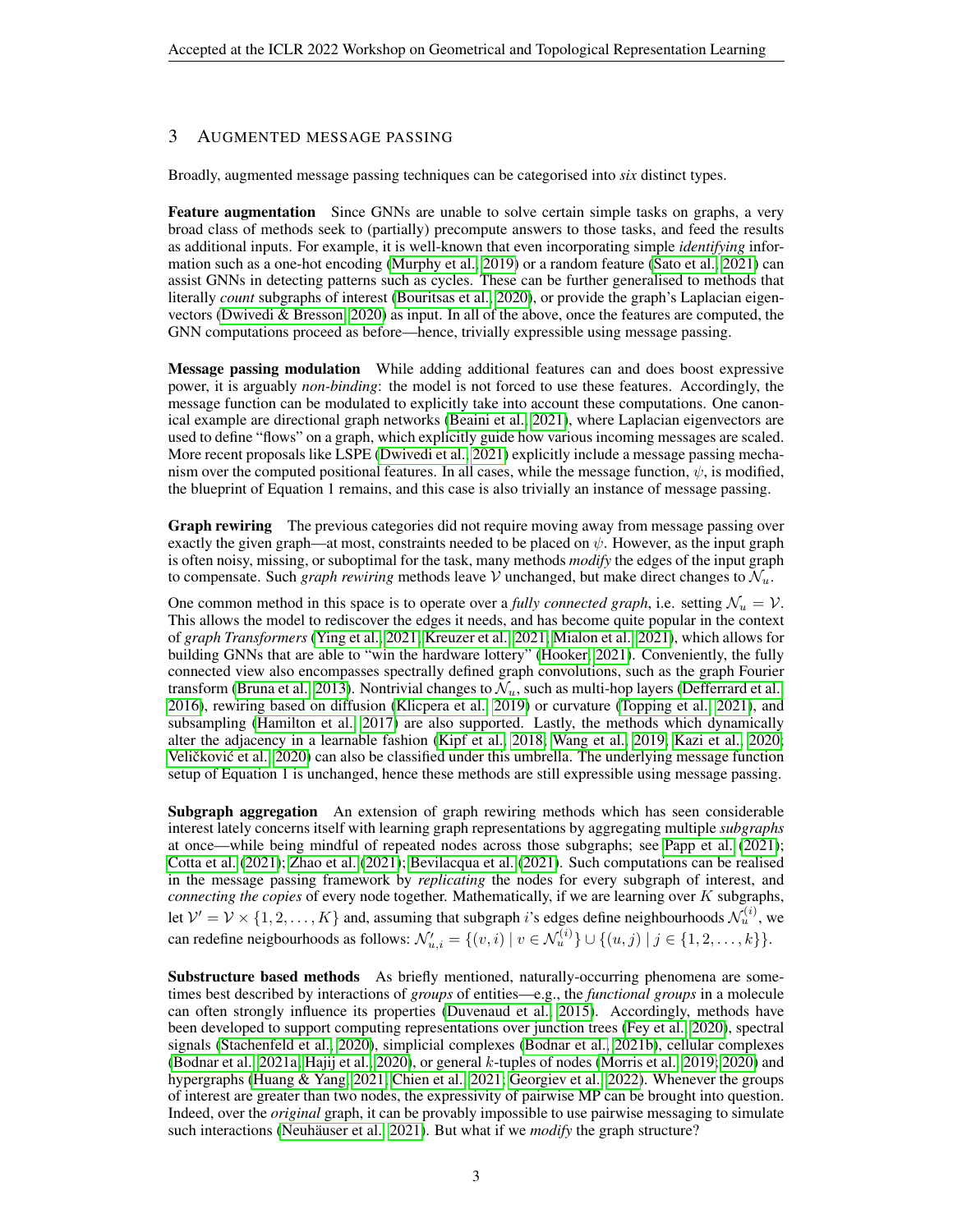Indeed, we can; and very often, such methods will explicitly call out the use of message passing to achieve their objective [\(Fey et al., 2020;](#page-6-13) [Stachenfeld et al., 2020\)](#page-7-13). The trick is to create new nodes for every substructure that we want to model, and appropriately connecting them to their constituent nodes. How easy this is to do depends on whether the functions of interest are *permutation invariant*.

If yes, all we have to do is establish bidirectional edges between the constituent nodes and the corresponding "substructure node". Mathematically, we assume that we have  $K$  substructures,  $S_1, S_2, \ldots, S_K$  each operating in a permutation invariant way over its constituent nodes  $(S_i \subseteq V)$ . Then, we augment the graph by creating new substructure nodes:  $\mathcal{V}' = \mathcal{V} \cup \{\mu_1, \mu_2, \dots, \mu_K\},\$ and modifying the neighbourhoods to connect every constituent to its substructure(s):  $\mathcal{N}'_u$  =  $\mathcal{N}_u \cup \{\mu_i \mid u \in \mathcal{S}_i\}$ , and  $\mathcal{N}'_{\mu_i} = \mathcal{S}_i$ . Note that this is a more general case of the master node approach of Section 2, which can be seen as having just one substructure,  $S_1 = V$ .

To prove that *any* permutation invariant function over substructures can be represented in this way, it is sufficient to realise that, when computing substructure representations  $\mathbf{h}_{\mu_i}$ , Equation 1 implements a *Deep Sets* model over the nodes in  $S_i$  [\(Zaheer et al., 2017\)](#page-8-5). Under certain conditions on the message function hyperparameters, it is known that *any* permutation invariant function over  $S_i$  *must* be expressible in this form [\(Wagstaff et al., 2019\)](#page-7-15)—hence, this construction is universal.

When interactions within a substructure are permutation sensitive, a more intricate gadget is required which, due to space constraints, I fully derive in Appendix A. In a nutshell, we can either create  $O(S<sub>i</sub>)$  new nodes to process nodes' features *one at a time* according to the permutation (not unlike a long short-term memory [\(Hochreiter & Schmidhuber, 1997\)](#page-6-17)) or using carefully constructed message functions to materialise a *concatenation* of the inputs which respects the permutation.

In both cases, we have demonstrated an equivalent architecture using only the pairwise message passing primitive, which is often the way such methods are implemented anyway.

General equivariant GNNs While previous sections all sought to identify a *specific* computation or motif that can improve GNN expressivity, a converse approach is to characterise *all* possible linear permutation-equivariant layers over an input graph, and use them as a basis for building equivariant GNNs [\(Maron et al., 2018\)](#page-6-3). A similar analysis over image data reveals that there is exactly one type of linear translation equivariant layer over images: the convolution [\(Bronstein et al., 2021\)](#page-5-9).

Using this framework, [Maron et al.](#page-6-3) [\(2018\)](#page-6-3) discover a basis of two linear invariant and 15 linear equivariant layers for the setting with edge-valued inputs (for data defined over  $k$ -tuples of nodes, the dimension is defined by the  $k$ -th and  $2k$ -th Bell numbers). These 15 layers effectively allow for recombining information across *pairs of edges* while respecting the graph structure's symmetries. Therefore, they are represented as matrices in  $\mathbb{R}^{\mathcal{V}^2 \times \mathcal{V}^2}$ , which get multiplied with edge features.

Despite the clearly tensorial semantics of such an approach, it can still be represented in the language of pairwise message passing: any square matrix multiplication operation represents a convolutional GNN instance over the graph implied by that matrix's nonzero entries [\(Bronstein et al., 2021\)](#page-5-9). The key difference is that in this case the messages are passed over *edges* rather than nodes, and therefore we need to invent new nodes corresponding to edges, and connect them accordingly!

Mathematically, assume we want to multiply with a basis matrix  $B \in \mathbb{R}^{\mathcal{V}^2 \times \mathcal{V}^2}$ . Inventing new edge-based nodes corresponds to  $\mathcal{V}' = \mathcal{V} \cup \{e_{uv} \mid u, v \in \mathcal{V}\}\$ . Then, we need to connect these edges to the nodes incident to them, and also to other edges, whenever the entries of B mandate it. Hence the neighbourhoods update as follows:  $\mathcal{N}'_u = \mathcal{N}_u \cup \{e_{ab} \mid a = u \vee b = u\}$  for nodes, and  $\mathcal{N}'_{e_{uv}} = \{u, v\} \cup \{e_{ab} \mid \mathbf{B}_{(a,b),(u,v)} \neq 0\}$  for edges. Similar gadgets (potentially "tensored up" to  $k$ -tuple nodes) would also apply for follow-up work, including but not limited to [Maron et al.](#page-6-18) [\(2019\)](#page-6-18); [Keriven & Peyre](#page-6-19) [\(2019\)](#page-6-19); [Albooyeh et al.](#page-4-9) [\(2019\)](#page-4-9); [Azizian & Lelarge](#page-4-10) [\(2020\)](#page-4-10). ´

In this particular case, the semantics of message passing do not "line up" very nicely with the tensorial approach. Still, expressing the edges as nodes reveals connections to several proposals that *do* directly augment message passing, especially over the related concept of a *line graph* [\(Monti](#page-7-16) [et al., 2018;](#page-7-16) [Cai et al., 2021\)](#page-5-17). Hence, even when the conversion to message passing is not the most practical, it can still be a useful exercise that reveals surprising connections between seemingly unrelated proposals, and stimulates future research.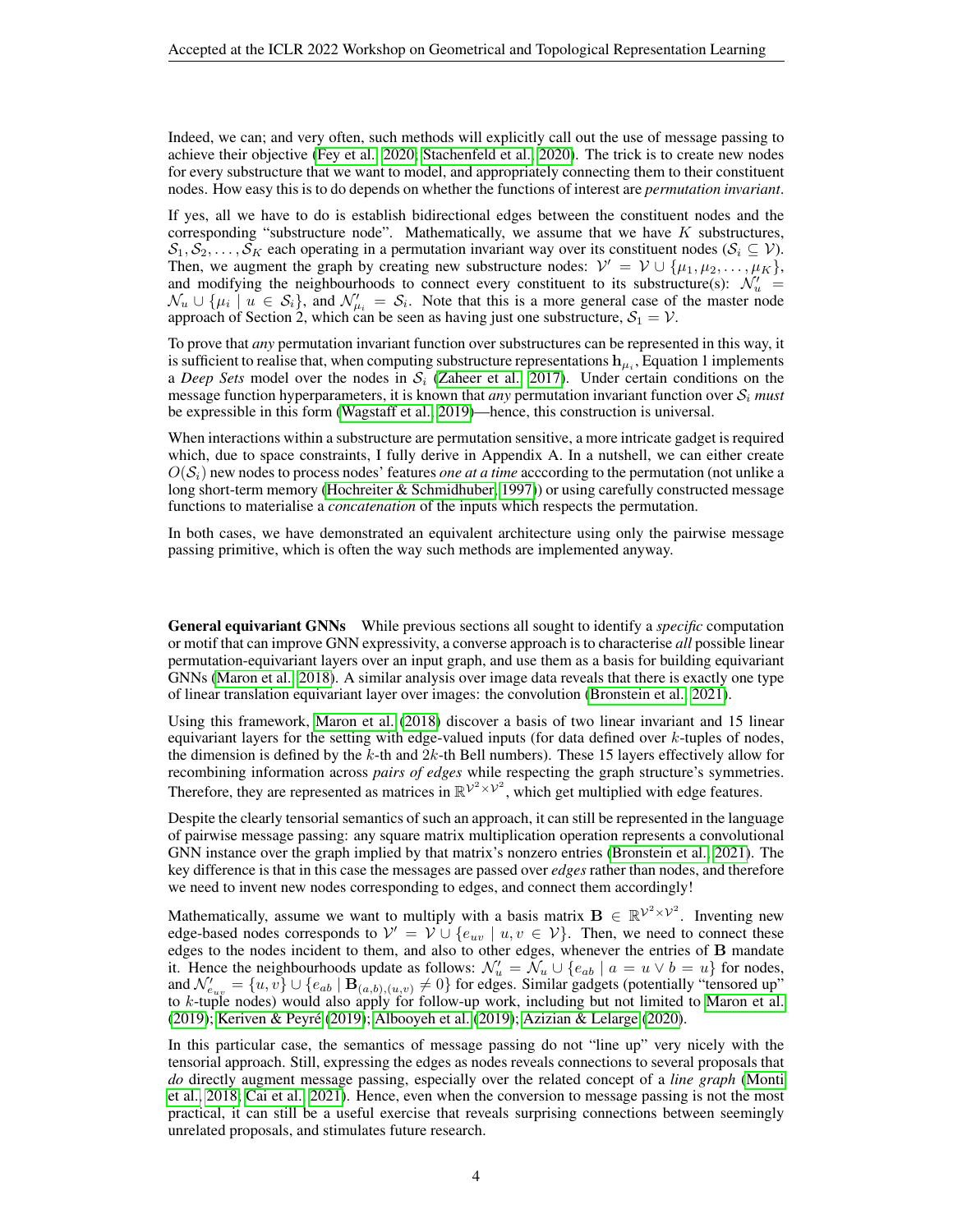#### ACKNOWLEDGMENTS

In many ways, this was a step in the unknown for me. Writing a position paper by myself, and exposing it to the critique of my peers, is something quite daunting, no matter how much I believe in the idea! I wish to give a deep thank-you to everyone who reviewed, proofread and critiqued drafts of this paper, making the whole journey a lot less scary: Pete Battaglia, Michael Bronstein, Andreea Deac, Jonny Godwin, Thomas Kipf, Andreas Loukas, Haggai Maron and Christopher Morris.

This paper was spearheaded through the Master's course on graph representation learning at Cambridge, which I am currently co-teaching with Pietro Lio. The need to write it arose directly from ` interactions with our great students, realising the direct negative impacts the term "beyond message passing" can have. These concepts were solidified after fantastic and intense discussions with the teaching team: Cris Bodnar, Iulia Duță, Dobrik Georgiev, Charlie Harris, Chaitanya Joshi, Paul Scherer and Ramon Viñas. Thanks are very much due to all of them!

Lastly, I would like to thank Mustafa Hajij for engaging in very insightful discussion with me on OpenReview. The insight I've taken from his remarks has now been summarised in Appendix B.

#### **REFERENCES**

- <span id="page-4-9"></span>Marjan Albooyeh, Daniele Bertolini, and Siamak Ravanbakhsh. Incidence networks for geometric deep learning. *arXiv preprint arXiv:1905.11460*, 2019.
- <span id="page-4-1"></span>Uri Alon and Eran Yahav. On the bottleneck of graph neural networks and its practical implications. *arXiv preprint arXiv:2006.05205*, 2020.
- <span id="page-4-10"></span>Waïss Azizian and Marc Lelarge. Characterizing the expressive power of invariant and equivariant graph neural networks. 2020.
- <span id="page-4-2"></span>Pablo Barceló, Egor Kostylev, Mikael Monet, Jorge Pérez, Juan Reutter, and Juan-Pablo Silva. The logical expressiveness of graph neural networks. In *8th International Conference on Learning Representations (ICLR 2020)*, 2020.
- <span id="page-4-3"></span>Peter W Battaglia, Jessica B Hamrick, Victor Bapst, Alvaro Sanchez-Gonzalez, Vinicius Zambaldi, Mateusz Malinowski, Andrea Tacchetti, David Raposo, Adam Santoro, Ryan Faulkner, et al. Relational inductive biases, deep learning, and graph networks. *arXiv preprint arXiv:1806.01261*, 2018.
- <span id="page-4-5"></span>Dominique Beaini, Saro Passaro, Vincent Letourneau, Will Hamilton, Gabriele Corso, and Pietro ´ Liò. Directional graph networks. In *International Conference on Machine Learning*, pp. 748– 758. PMLR, 2021.
- <span id="page-4-6"></span>Beatrice Bevilacqua, Fabrizio Frasca, Derek Lim, Balasubramaniam Srinivasan, Chen Cai, Gopinath Balamurugan, Michael M Bronstein, and Haggai Maron. Equivariant subgraph aggregation networks. *arXiv preprint arXiv:2110.02910*, 2021.
- <span id="page-4-0"></span>Charles Blundell, Lars Buesing, Alex Davies, Petar Veličković, and Geordie Williamson. Towards combinatorial invariance for kazhdan-lusztig polynomials. *arXiv preprint arXiv:2111.15161*, 2021.
- <span id="page-4-8"></span>Cristian Bodnar, Fabrizio Frasca, Nina Otter, Yu Guang Wang, Pietro Lio, Guido F Montufar, and ` Michael Bronstein. Weisfeiler and lehman go cellular: Cw networks. *Advances in Neural Information Processing Systems*, 34, 2021a.
- <span id="page-4-7"></span>Cristian Bodnar, Fabrizio Frasca, Yuguang Wang, Nina Otter, Guido F Montufar, Pietro Lio, and Michael Bronstein. Weisfeiler and lehman go topological: Message passing simplicial networks. In *International Conference on Machine Learning*, pp. 1026–1037. PMLR, 2021b.
- <span id="page-4-4"></span>Giorgos Bouritsas, Fabrizio Frasca, Stefanos Zafeiriou, and Michael M Bronstein. Improving graph neural network expressivity via subgraph isomorphism counting. *arXiv preprint arXiv:2006.09252*, 2020.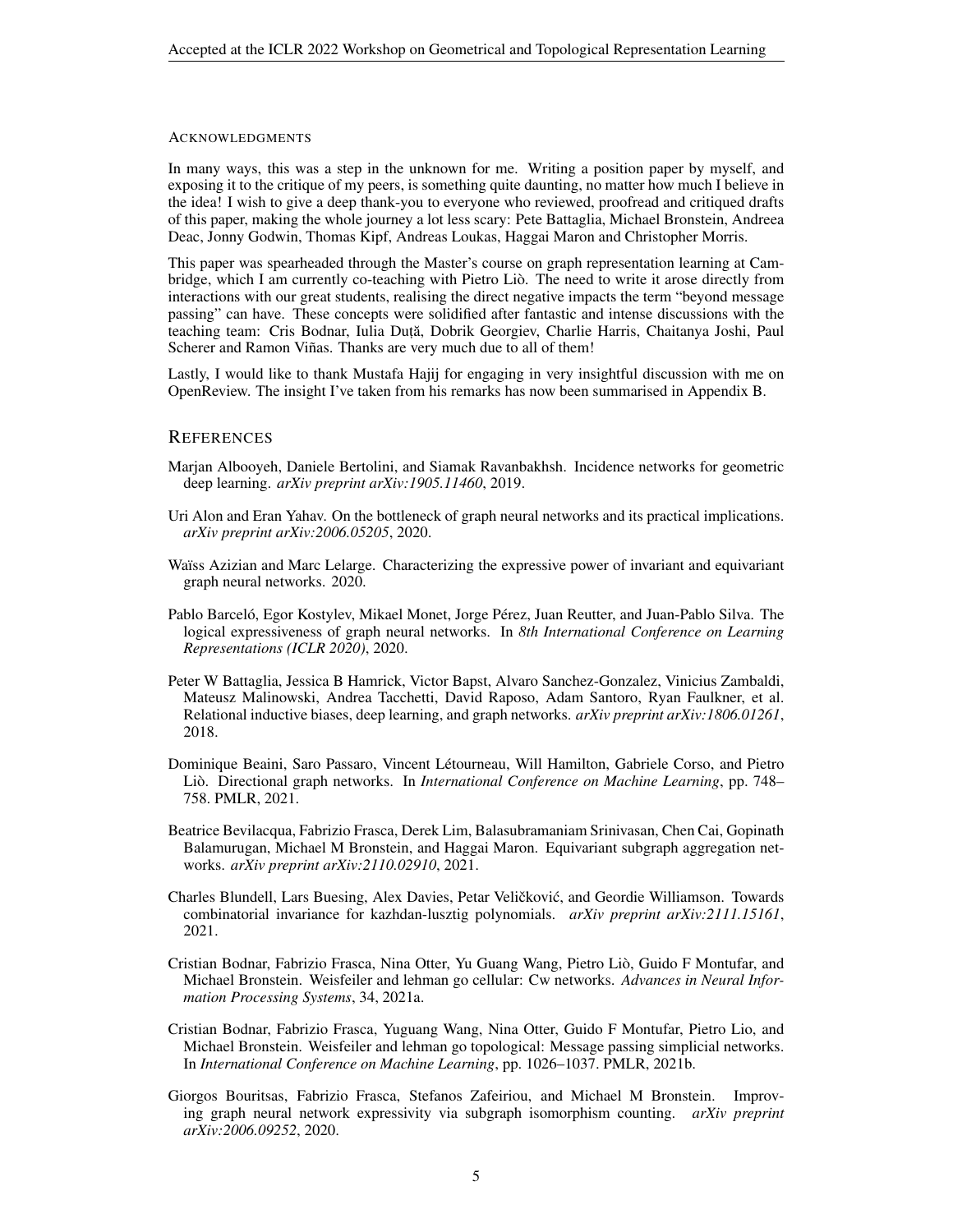<span id="page-5-5"></span>

|                 | Michael Bronstein. |  | Predictions                                              |  | and hopes for graph ml in           |  |
|-----------------|--------------------|--|----------------------------------------------------------|--|-------------------------------------|--|
| 2021. Jan 2021. |                    |  |                                                          |  | URL https://towardsdatascience.com/ |  |
|                 |                    |  | predictions-and-hopes-for-graph-ml-in-2021-6af2121c3e3d. |  |                                     |  |

- <span id="page-5-6"></span>Michael Bronstein and Petar Veličković. Predictions and hopes for geometric & graph ml in 2022, Jan 2022. URL [https://towardsdatascience.com/](https://towardsdatascience.com/predictions-and-hopes-for-geometric-graph-ml-in-2022-aa3b8b79f5cc) [predictions-and-hopes-for-geometric-graph-ml-in-2022-aa3b8b79f5cc](https://towardsdatascience.com/predictions-and-hopes-for-geometric-graph-ml-in-2022-aa3b8b79f5cc).
- <span id="page-5-9"></span>Michael M Bronstein, Joan Bruna, Taco Cohen, and Petar Veličković. Geometric deep learning: Grids, groups, graphs, geodesics, and gauges. *arXiv preprint arXiv:2104.13478*, 2021.
- <span id="page-5-12"></span>Joan Bruna, Wojciech Zaremba, Arthur Szlam, and Yann LeCun. Spectral networks and locally connected networks on graphs. *arXiv preprint arXiv:1312.6203*, 2013.
- <span id="page-5-17"></span>Lei Cai, Jundong Li, Jie Wang, and Shuiwang Ji. Line graph neural networks for link prediction. *IEEE Transactions on Pattern Analysis and Machine Intelligence*, 2021.
- <span id="page-5-2"></span>Zhengdao Chen, Soledad Villar, Lei Chen, and Joan Bruna. On the equivalence between graph isomorphism testing and function approximation with gnns. *Advances in neural information processing systems*, 32, 2019.
- <span id="page-5-3"></span>Zhengdao Chen, Lei Chen, Soledad Villar, and Joan Bruna. Can graph neural networks count substructures? *Advances in neural information processing systems*, 33:10383–10395, 2020.
- <span id="page-5-7"></span>Xiuyuan Cheng, Smita Krishnaswamy, Jure Leskovec, Bastian Rieck, Soledad Villar, and Guy Wolf. Iclr 2021 workshop on geometrical and topological representation learning, May 2021. URL <https://gt-rl.github.io/2021/>.
- <span id="page-5-16"></span>Eli Chien, Chao Pan, Jianhao Peng, and Olgica Milenkovic. You are allset: A multiset function framework for hypergraph neural networks. *arXiv preprint arXiv:2106.13264*, 2021.
- <span id="page-5-8"></span>Gabriele Corso, Luca Cavalleri, Dominique Beaini, Pietro Liò, and Petar Veličković. Principal neighbourhood aggregation for graph nets. *Advances in Neural Information Processing Systems*, 33:13260–13271, 2020.
- <span id="page-5-14"></span>Leonardo Cotta, Christopher Morris, and Bruno Ribeiro. Reconstruction for powerful graph representations. *Advances in Neural Information Processing Systems*, 34, 2021.
- <span id="page-5-1"></span>Alex Davies, Petar Veličković, Lars Buesing, Sam Blackwell, Daniel Zheng, Nenad Tomašev, Richard Tanburn, Peter Battaglia, Charles Blundell, András Juhász, et al. Advancing mathematics by guiding human intuition with ai. *Nature*, 600(7887):70–74, 2021.
- <span id="page-5-4"></span>Pim de Haan, Taco S Cohen, and Max Welling. Natural graph networks. *Advances in Neural Information Processing Systems*, 33:3636–3646, 2020.
- <span id="page-5-13"></span>Michael Defferrard, Xavier Bresson, and Pierre Vandergheynst. Convolutional neural networks on ¨ graphs with fast localized spectral filtering. *Advances in neural information processing systems*, 29, 2016.
- <span id="page-5-0"></span>Austin Derrow-Pinion, Jennifer She, David Wong, Oliver Lange, Todd Hester, Luis Perez, Marc Nunkesser, Seongjae Lee, Xueying Guo, Brett Wiltshire, et al. Eta prediction with graph neural networks in google maps. In *Proceedings of the 30th ACM International Conference on Information & Knowledge Management*, pp. 3767–3776, 2021.
- <span id="page-5-15"></span>David K Duvenaud, Dougal Maclaurin, Jorge Iparraguirre, Rafael Bombarell, Timothy Hirzel, Alan´ Aspuru-Guzik, and Ryan P Adams. Convolutional networks on graphs for learning molecular fingerprints. *Advances in neural information processing systems*, 28, 2015.
- <span id="page-5-10"></span>Vijay Prakash Dwivedi and Xavier Bresson. A generalization of transformer networks to graphs. *arXiv preprint arXiv:2012.09699*, 2020.
- <span id="page-5-11"></span>Vijay Prakash Dwivedi, Anh Tuan Luu, Thomas Laurent, Yoshua Bengio, and Xavier Bresson. Graph neural networks with learnable structural and positional representations. *arXiv preprint arXiv:2110.07875*, 2021.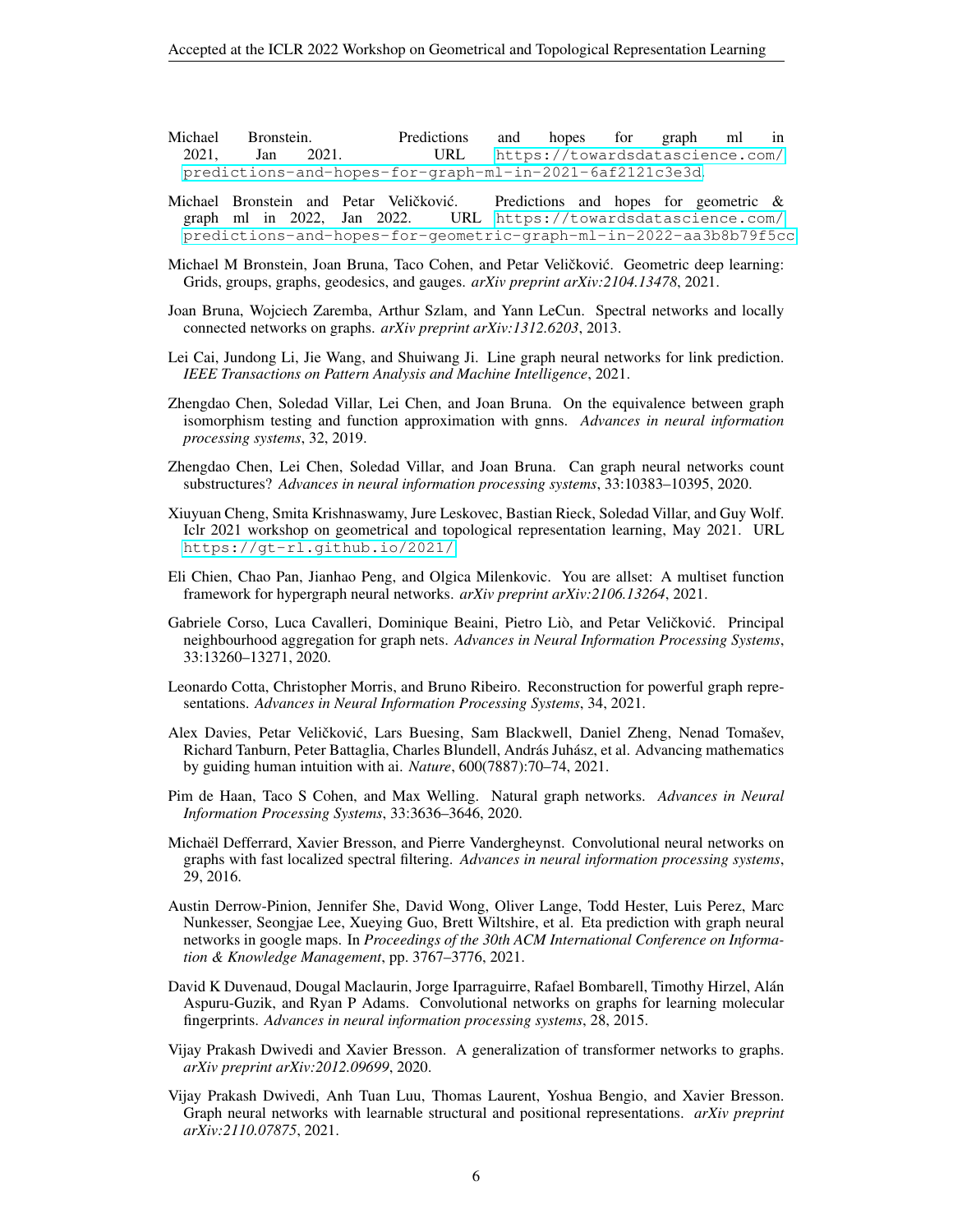- <span id="page-6-13"></span>Matthias Fey, Jan-Gin Yuen, and Frank Weichert. Hierarchical inter-message passing for learning on molecular graphs. *arXiv preprint arXiv:2006.12179*, 2020.
- <span id="page-6-16"></span>Dobrik Georgiev, Marc Brockschmidt, and Miltiadis Allamanis. Heat: Hyperedge attention networks. *arXiv preprint arXiv:2201.12113*, 2022.
- <span id="page-6-1"></span>Justin Gilmer, Samuel S Schoenholz, Patrick F Riley, Oriol Vinyals, and George E Dahl. Neural message passing for quantum chemistry. In *International conference on machine learning*, pp. 1263–1272. PMLR, 2017.
- <span id="page-6-14"></span>Mustafa Hajij, Kyle Istvan, and Ghada Zamzmi. Cell complex neural networks. *arXiv preprint arXiv:2010.00743*, 2020.
- <span id="page-6-10"></span>Will Hamilton, Zhitao Ying, and Jure Leskovec. Inductive representation learning on large graphs. *Advances in neural information processing systems*, 30, 2017.
- <span id="page-6-0"></span>Junheng Hao, Tong Zhao, Jin Li, Xin Luna Dong, Christos Faloutsos, Yizhou Sun, and Wei Wang. P-companion: A principled framework for diversified complementary product recommendation. In *Proceedings of the 29th ACM International Conference on Information & Knowledge Management*, pp. 2517–2524, 2020.
- <span id="page-6-17"></span>Sepp Hochreiter and Jürgen Schmidhuber. Long short-term memory. *Neural computation*, 9(8): 1735–1780, 1997.
- <span id="page-6-8"></span>Sara Hooker. The hardware lottery. *Communications of the ACM*, 64(12):58–65, 2021.
- <span id="page-6-15"></span>Jing Huang and Jie Yang. Unignn: a unified framework for graph and hypergraph neural networks. *arXiv preprint arXiv:2105.00956*, 2021.
- <span id="page-6-12"></span>Anees Kazi, Luca Cosmo, Nassir Navab, and Michael Bronstein. Differentiable graph module (dgm) for graph convolutional networks. *arXiv preprint arXiv:2002.04999*, 2020.
- <span id="page-6-19"></span>Nicolas Keriven and Gabriel Peyre. Universal invariant and equivariant graph neural networks. ´ *Advances in Neural Information Processing Systems*, 32, 2019.
- <span id="page-6-11"></span>Thomas Kipf, Ethan Fetaya, Kuan-Chieh Wang, Max Welling, and Richard Zemel. Neural relational inference for interacting systems. In *International Conference on Machine Learning*, pp. 2688– 2697. PMLR, 2018.
- <span id="page-6-9"></span>Johannes Klicpera, Stefan Weißenberger, and Stephan Günnemann. Diffusion improves graph learning. *Advances in Neural Information Processing Systems*, 32, 2019.
- <span id="page-6-7"></span>Devin Kreuzer, Dominique Beaini, Will Hamilton, Vincent Letourneau, and Prudencio Tossou. Re- ´ thinking graph transformers with spectral attention. *Advances in Neural Information Processing Systems*, 34, 2021.
- <span id="page-6-4"></span>Pan Li, Yanbang Wang, Hongwei Wang, and Jure Leskovec. Distance encoding: Design provably more powerful neural networks for graph representation learning. *Advances in Neural Information Processing Systems*, 33:4465–4478, 2020.
- <span id="page-6-2"></span>Qimai Li, Zhichao Han, and Xiao-Ming Wu. Deeper insights into graph convolutional networks for semi-supervised learning. In *Thirty-Second AAAI conference on artificial intelligence*, 2018.
- <span id="page-6-5"></span>Andreas Loukas. What graph neural networks cannot learn: depth vs width. *arXiv preprint arXiv:1907.03199*, 2019.
- <span id="page-6-6"></span>Andreas Loukas. How hard is to distinguish graphs with graph neural networks? *Advances in neural information processing systems*, 33:3465–3476, 2020.
- <span id="page-6-3"></span>Haggai Maron, Heli Ben-Hamu, Nadav Shamir, and Yaron Lipman. Invariant and equivariant graph networks. *arXiv preprint arXiv:1812.09902*, 2018.
- <span id="page-6-18"></span>Haggai Maron, Heli Ben-Hamu, Hadar Serviansky, and Yaron Lipman. Provably powerful graph networks. *Advances in neural information processing systems*, 32, 2019.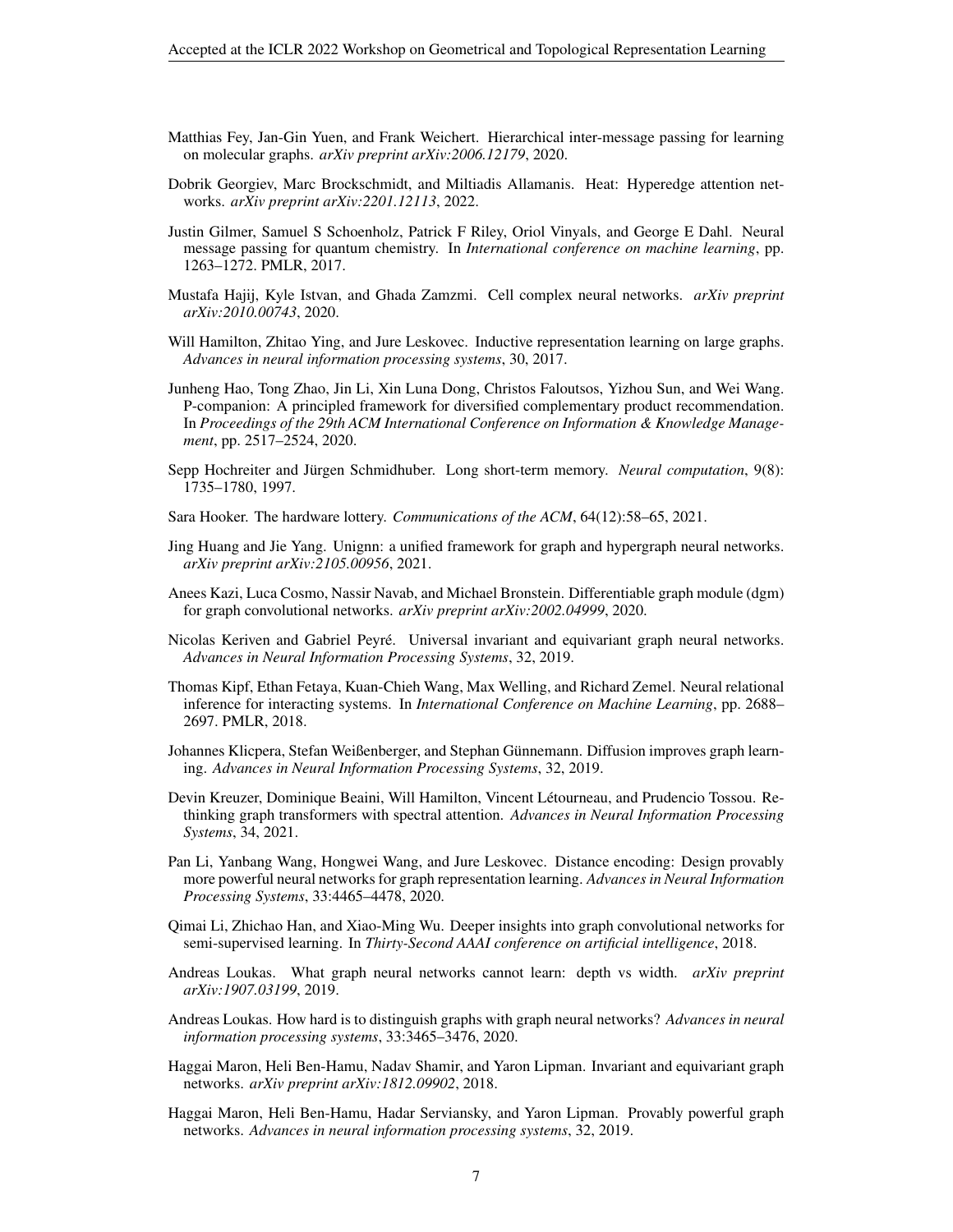- <span id="page-7-9"></span>Grégoire Mialon, Dexiong Chen, Margot Selosse, and Julien Mairal. Graphit: Encoding graph structure in transformers. *arXiv preprint arXiv:2106.05667*, 2021.
- <span id="page-7-0"></span>Azalia Mirhoseini, Anna Goldie, Mustafa Yazgan, Joe Wenjie Jiang, Ebrahim Songhori, Shen Wang, Young-Joon Lee, Eric Johnson, Omkar Pathak, Azade Nazi, et al. A graph placement methodology for fast chip design. *Nature*, 594(7862):207–212, 2021.
- <span id="page-7-16"></span>Federico Monti, Oleksandr Shchur, Aleksandar Bojchevski, Or Litany, Stephan Günnemann, and Michael M Bronstein. Dual-primal graph convolutional networks. *arXiv preprint arXiv:1806.00770*, 2018.
- <span id="page-7-2"></span>Christopher Morris, Martin Ritzert, Matthias Fey, William L Hamilton, Jan Eric Lenssen, Gaurav Rattan, and Martin Grohe. Weisfeiler and leman go neural: Higher-order graph neural networks. In *Proceedings of the AAAI conference on artificial intelligence*, volume 33, pp. 4602–4609, 2019.
- <span id="page-7-14"></span>Christopher Morris, Gaurav Rattan, and Petra Mutzel. Weisfeiler and leman go sparse: Towards scalable higher-order graph embeddings. *Advances in Neural Information Processing Systems*, 33:21824–21840, 2020.
- <span id="page-7-6"></span>Christopher Morris, Yaron Lipman, Haggai Maron, Bastian Rieck, Nils M Kriege, Martin Grohe, Matthias Fey, and Karsten Borgwardt. Weisfeiler and leman go machine learning: The story so far. *arXiv preprint arXiv:2112.09992*, 2021.
- <span id="page-7-3"></span>Ryan Murphy, Balasubramaniam Srinivasan, Vinayak Rao, and Bruno Ribeiro. Relational pooling for graph representations. In *International Conference on Machine Learning*, pp. 4663–4673. PMLR, 2019.
- <span id="page-7-8"></span>Leonie Neuhäuser, Michael T Schaub, Andrew Mellor, and Renaud Lambiotte. Opinion dynamics with multi-body interactions. In *International Conference on Network Games, Control and Optimization*, pp. 261–271. Springer, 2021.
- <span id="page-7-12"></span>Pál András Papp, Karolis Martinkus, Lukas Faber, and Roger Wattenhofer. Dropgnn: random dropouts increase the expressiveness of graph neural networks. *Advances in Neural Information Processing Systems*, 34, 2021.
- <span id="page-7-4"></span>Ryoma Sato, Makoto Yamada, and Hisashi Kashima. Random features strengthen graph neural networks. In *Proceedings of the 2021 SIAM International Conference on Data Mining (SDM)*, pp. 333–341. SIAM, 2021.
- <span id="page-7-13"></span>Kimberly Stachenfeld, Jonathan Godwin, and Peter Battaglia. Graph networks with spectral message passing. *arXiv preprint arXiv:2101.00079*, 2020.
- <span id="page-7-1"></span>Jonathan M Stokes, Kevin Yang, Kyle Swanson, Wengong Jin, Andres Cubillos-Ruiz, Nina M Donghia, Craig R MacNair, Shawn French, Lindsey A Carfrae, Zohar Bloom-Ackermann, et al. A deep learning approach to antibiotic discovery. *Cell*, 180(4):688–702, 2020.
- <span id="page-7-10"></span>Jake Topping, Francesco Di Giovanni, Benjamin Paul Chamberlain, Xiaowen Dong, and Michael M Bronstein. Understanding over-squashing and bottlenecks on graphs via curvature. *arXiv preprint arXiv:2111.14522*, 2021.
- <span id="page-7-7"></span>Petar Veličković, Guillem Cucurull, Arantxa Casanova, Adriana Romero, Pietro Lio, and Yoshua Bengio. Graph attention networks. *arXiv preprint arXiv:1710.10903*, 2017.
- <span id="page-7-11"></span>Petar Veličković, Lars Buesing, Matthew Overlan, Razvan Pascanu, Oriol Vinyals, and Charles Blundell. Pointer graph networks. *Advances in Neural Information Processing Systems*, 33: 2232–2244, 2020.
- <span id="page-7-5"></span>Clement Vignac, Andreas Loukas, and Pascal Frossard. Building powerful and equivariant graph neural networks with structural message-passing. *Advances in Neural Information Processing Systems*, 33:14143–14155, 2020.
- <span id="page-7-15"></span>Edward Wagstaff, Fabian Fuchs, Martin Engelcke, Ingmar Posner, and Michael A Osborne. On the limitations of representing functions on sets. In *International Conference on Machine Learning*, pp. 6487–6494. PMLR, 2019.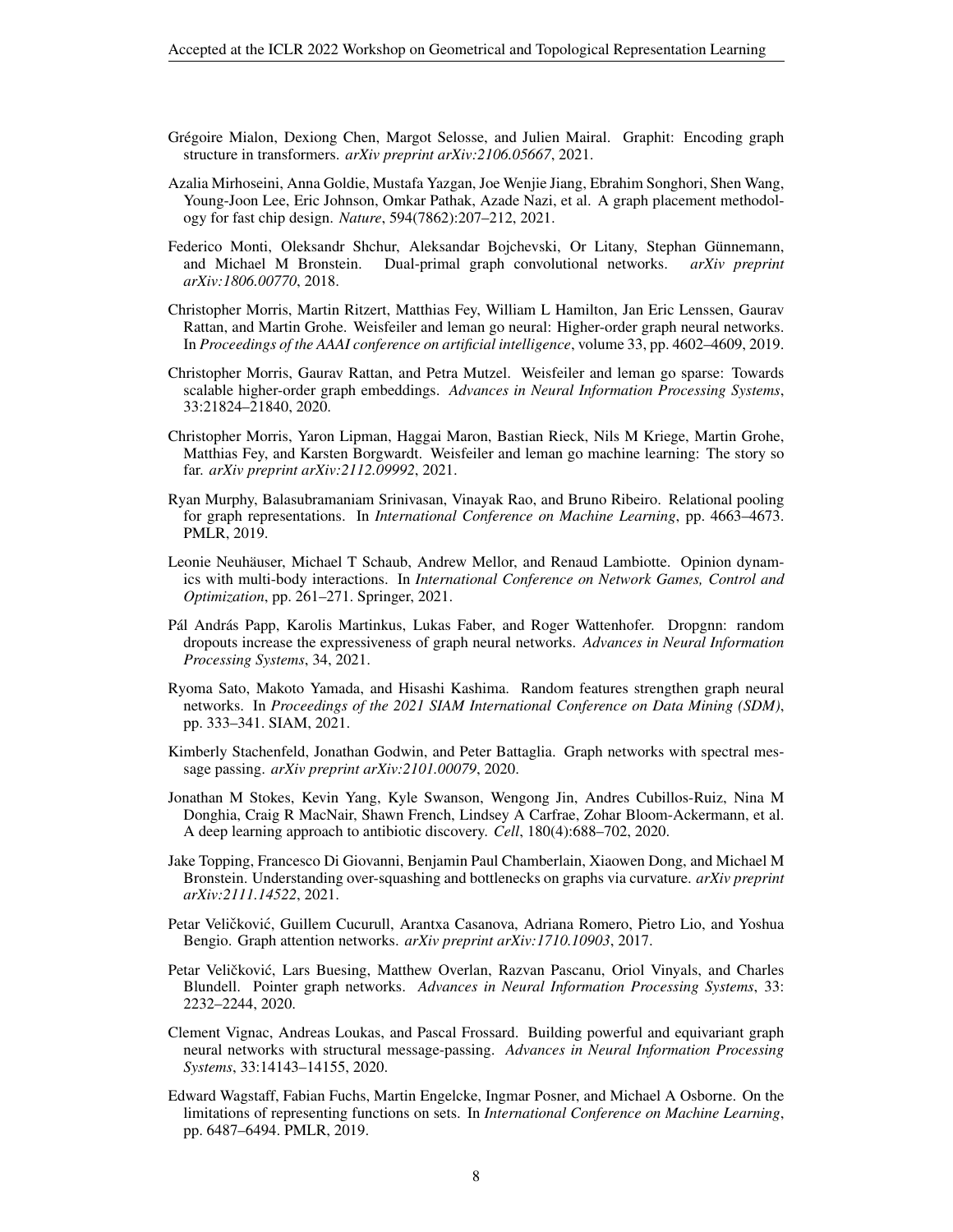- <span id="page-8-3"></span>Yue Wang, Yongbin Sun, Ziwei Liu, Sanjay E Sarma, Michael M Bronstein, and Justin M Solomon. Dynamic graph cnn for learning on point clouds. *Acm Transactions On Graphics (tog)*, 38(5): 1–12, 2019.
- <span id="page-8-1"></span>Keyulu Xu, Weihua Hu, Jure Leskovec, and Stefanie Jegelka. How powerful are graph neural networks? *arXiv preprint arXiv:1810.00826*, 2018.
- <span id="page-8-2"></span>Chengxuan Ying, Tianle Cai, Shengjie Luo, Shuxin Zheng, Guolin Ke, Di He, Yanming Shen, and Tie-Yan Liu. Do transformers really perform badly for graph representation? *Advances in Neural Information Processing Systems*, 34, 2021.
- <span id="page-8-0"></span>Rex Ying, Ruining He, Kaifeng Chen, Pong Eksombatchai, William L Hamilton, and Jure Leskovec. Graph convolutional neural networks for web-scale recommender systems. In *Proceedings of the 24th ACM SIGKDD international conference on knowledge discovery & data mining*, pp. 974– 983, 2018.
- <span id="page-8-5"></span>Manzil Zaheer, Satwik Kottur, Siamak Ravanbakhsh, Barnabas Poczos, Russ R Salakhutdinov, and Alexander J Smola. Deep sets. *Advances in neural information processing systems*, 30, 2017.
- <span id="page-8-4"></span>Lingxiao Zhao, Wei Jin, Leman Akoglu, and Neil Shah. From stars to subgraphs: Uplifting any gnn with local structure awareness. *arXiv preprint arXiv:2110.03753*, 2021.